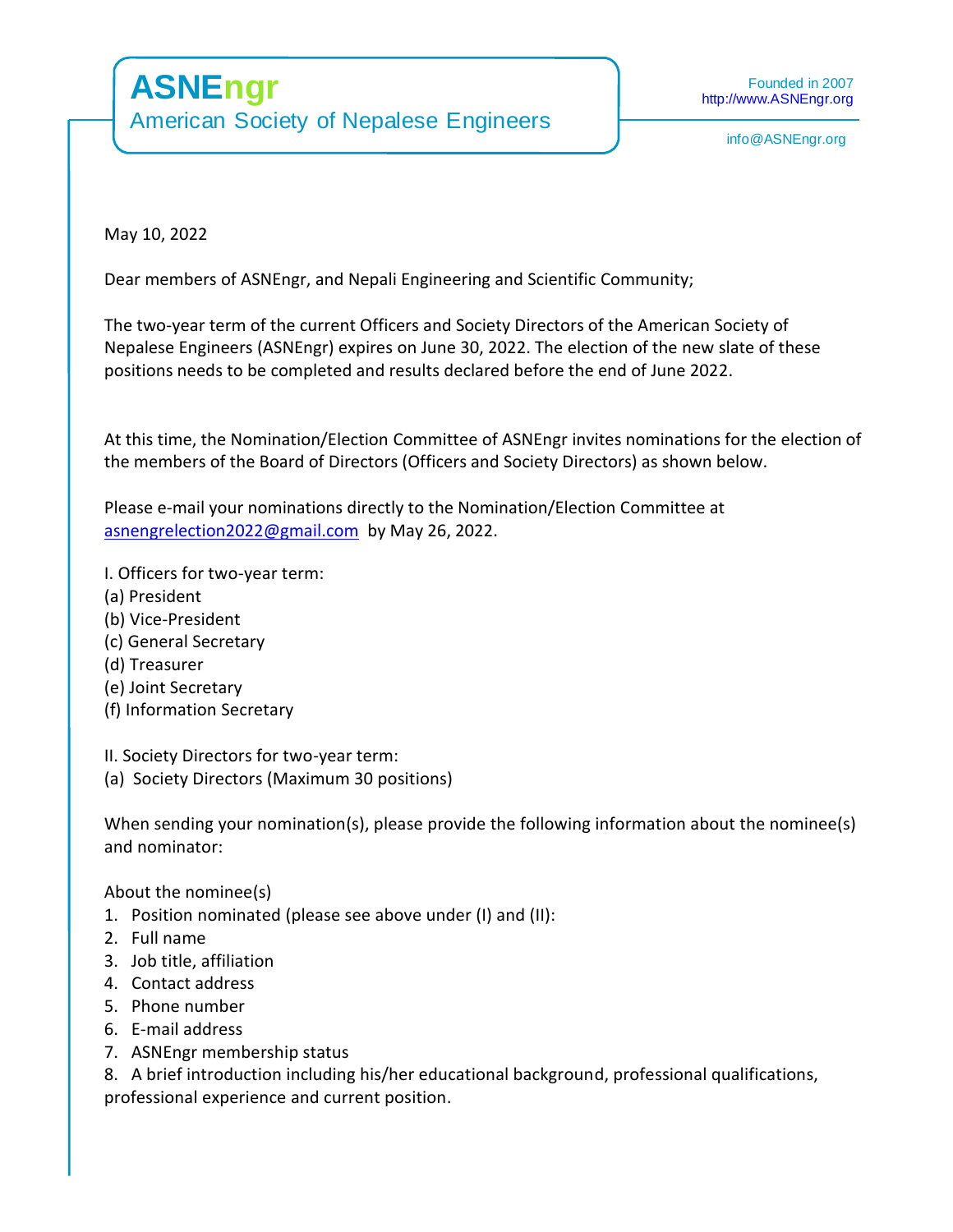About the nominator

- 1. Full name
- 2. E-mail address
- 3. Phone number
- 4. ASNEngr membership status
- 5. Have you received consent from the nominee(s)?

You may send your nomination for one or more position (s). Please note that only members in good standing (that is, those who have paid their dues) are eligible to send nominations, be nominated, and vote. Make sure that you have received consent from the candidate (s) nominated. One individual is eligible to compete for only one position. More details in the various positions and the nomination/election process can be found in the ASNEngr Bylaws available on the Society's website at: [http://www.ASNEngr.org/](http://www.asnengr.org/).

If you or your nominee has not already joined the membership of the American Society of Nepalese Engineers, we encourage you to visit the website  $(\frac{http://www.asnengr.org/}{amp;no:csnengr.org/})$  and submit your membership application and dues online. For your nomination(s) to be valid, membership application(s) and any dues from you, and/or your nominee(s) must be received by ASNEngr no later than May 26, 2022.

Please note that "Student" members are non-voting members and are not eligible to contest, nominate, or vote in the election. Please refer to *Attachment-1* for detail election timeline.

Election Committee's decision will be the final decision on any matter related to Election 2022.

*Respectfully Yours,*

## **Nomination/Election Committee-2022**

American Society of Nepalese Engineers

Kul Mani Acharya (MD) – Chair Ankur Sharma (IL) - Member Deependra Pokharel (VA) – Member Pradeep Gautam (TX) - Member Narayan Baral (NY)- Member